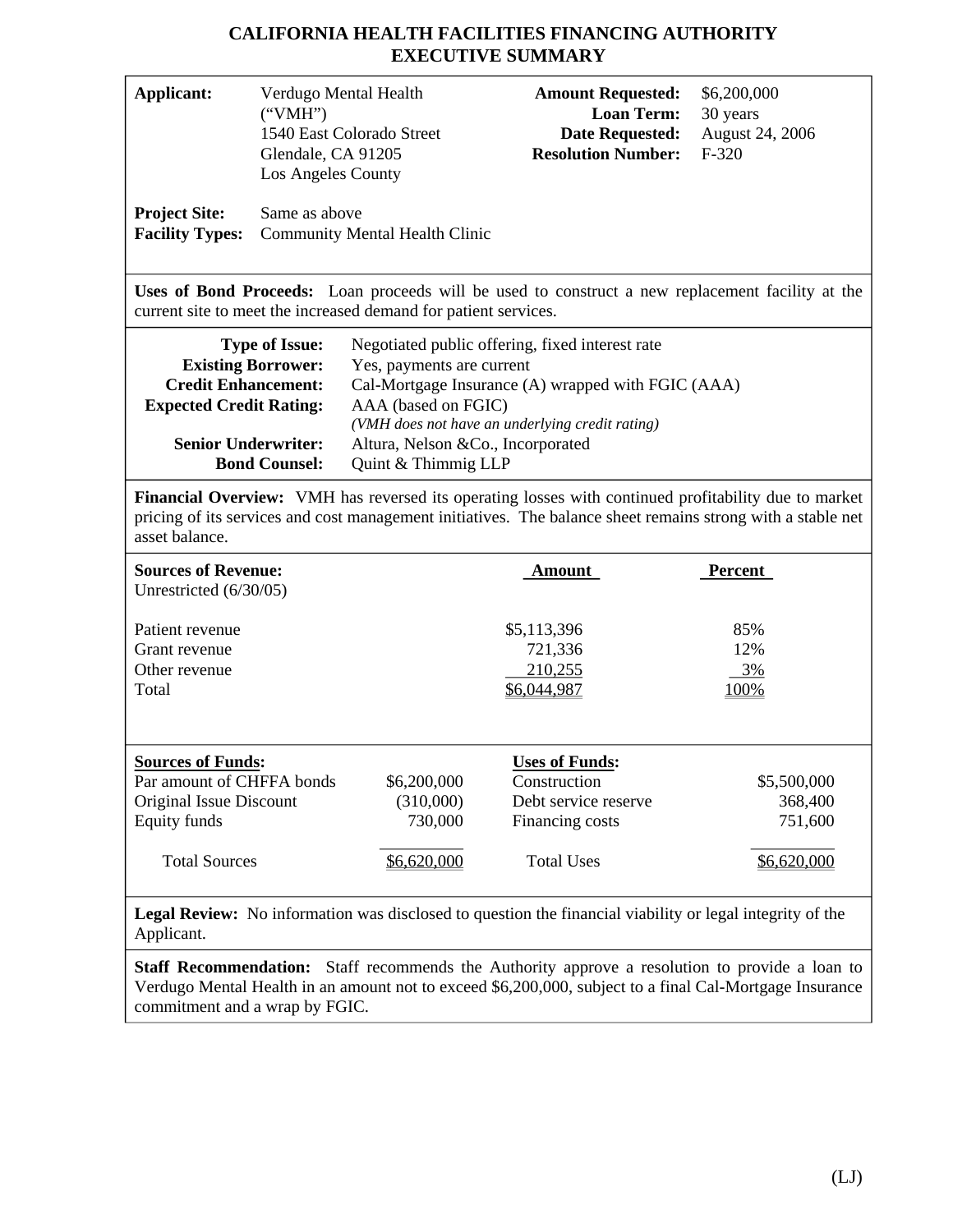### **VERDUGO MENTAL HEALTH ("VMH")**

#### **STAFF SUMMARY AND RECOMMENDATION**

### August 24, 2006 Resolution Number: F-320

### *I. PURPOSE OF FINANCING:*

The proceeds of the 2006 Bonds will be used to fund the construction of a replacement facility at VMH's primary campus site at 1540 East Colorado Street in Glendale, California. Over the past three years, VMH has consolidated its operations from three separate physical sites to its Glendale site to reduce the occupancy costs of various facilities. However, with the changing demand for patient services, the consolidated facilities at Glendale site have become inadequate and will need to be replaced with the new and larger facility.

#### *Construction of New Facility....................................................................... \$5,500,000*

VMH is housed in three buildings totaling approximately 15,900 square feet (sq. ft.) located on an acre site at 1540 East Colorado Street in Glendale, California. The first 11,750 sq. ft. building is inadequate for VMH programs because of an inefficient layout, changing service delivery patterns, and the need to bring the structure up to City building code standards. The building will be demolished and replaced with the construction of the new two-story 14,740 sq. ft. building, with underground parking for 28 vehicles. The first floor of the new building will be used for adult services and the second for childrens services. The second two-story 3,900 sq. ft. Glen Roberts clinic building will remain and be attached to the new building. It will be renovated to be used for support services with a pharmacy on the first floor and administrative services on the second. The third modular building will be razed after completion of the new outpatient clinic building and replaced with above ground parking for 57 vehicles. This proposed project will bring the total floor space to 18,640 sq. ft. and will allow VMH to provide more efficient and client-friendly services.

|         | 751,600 |
|---------|---------|
| 520,660 |         |
|         |         |
|         |         |
|         |         |

## **FINANCING STRUCTURE:**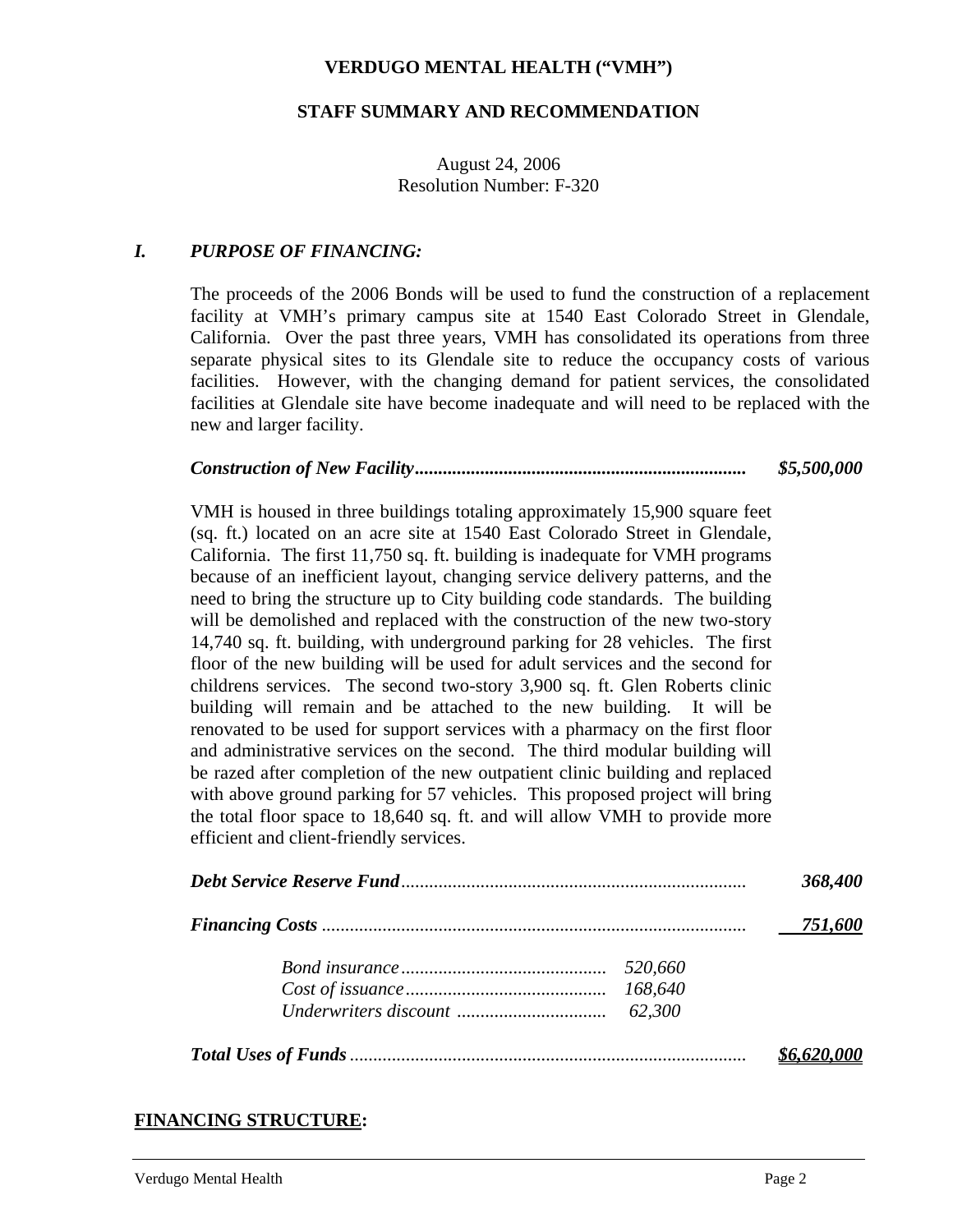- Negotiated public offering with serial and term bond maturities.
- Fixed interest rates.
- 30-year loan with final maturity date of 2036.
- Credit enhancement Cal-Mortgage Insurance and FGIC.
- Expected Credit Rating: AAA (S&P), based on Cal-Mortgage Insurance and FGIC.
- Debt Service Reserve Fund.
- General obligation and gross revenue pledge.
- Financial covenants acceptable to the Authority.

[Intentionally Left Blank]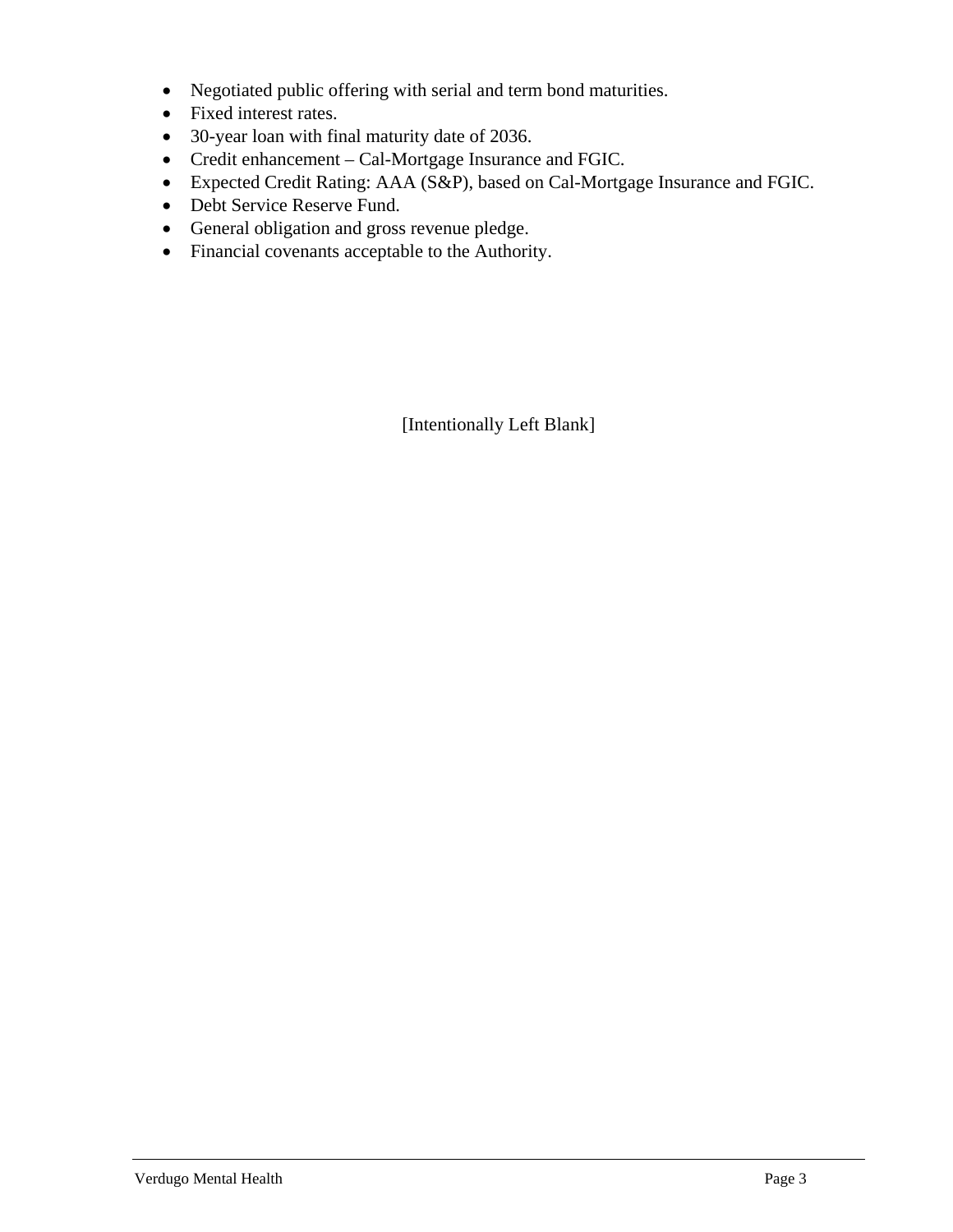# **II. FINANCIAL STATEMENTS AND ANALYSIS:**

#### **Verdugo Mental Health Statement of Activities (Unrestricted)**

|                                              | For ten months                |               |                            |                 |  |
|----------------------------------------------|-------------------------------|---------------|----------------------------|-----------------|--|
|                                              | ended April 30                |               | For the year ended June 30 |                 |  |
|                                              | 2006                          | 2005          | 2004                       | 2003            |  |
|                                              | (Unaudited)                   |               |                            |                 |  |
| <b>REVENUE</b>                               |                               |               |                            |                 |  |
| Patient revenue                              | \$<br>4,102,348               | \$5,113,396   | 4,453,807<br>S             | 4,357,771<br>\$ |  |
| Grant revenue                                | 597,324                       | 721,336       | 948,921                    | 1,130,788       |  |
| Other revenue                                | 79,215                        | 210,255       | 338,721                    | 157,647         |  |
| Net assets released from restrictions        |                               |               |                            |                 |  |
| Total revenues                               | 4,778,887                     | 6,044,987     | 5,741,449                  | 5,646,206       |  |
| <b>EXPENSES</b>                              |                               |               |                            |                 |  |
| Salaries and related expenses                | 3,598,575                     | 4,583,359     | 4,357,966                  | 4,433,896       |  |
| Advertising                                  | 15,307                        | 11,040        | 5,836                      | 12,289          |  |
| Automobile and mileage                       | 11,586                        | 14,773        | 11,468                     | 8,926           |  |
| Bad debts                                    |                               |               |                            | 3,009           |  |
| Building maintenance                         | 49,895                        | 72,938        | 85,836                     | 62,947          |  |
| <b>Business meetings</b>                     | 17,526                        | 24,147        | 14,560                     | 13,875          |  |
| Computer supplies and expenses               | 25,435                        | 16,152        | 1,953                      | 3,321           |  |
| Consulting and professional fees             | 164,932                       | 208,154       | 148,541                    | 126,772         |  |
| Data processing services                     | 7,174                         | 11,042        | 10,382                     | 9,794           |  |
| Dues and subscriptions                       | 25,114                        | 32,648        | 28,179                     | 29,700          |  |
| Equipment maintenance and rental             | 94,336                        | 107,691       | 55,347                     | 52,996          |  |
| <b>Facility</b> leases                       | 47,421                        | 49,007        | 45,564                     | 125,531         |  |
| Insurance                                    | 120,711                       | 144,447       | 144,306                    | 129,894         |  |
| Interest                                     | 77,335                        | 100,232       | 108,785                    | 104,174         |  |
| Legal and accounting                         | 22,210                        | 29,291        | 29,556                     | 40,624          |  |
| Fundraising expenses                         | 10,308                        | 8,370         | 11,675                     | 1,509           |  |
| Office and program supplies                  | 97,103                        | 122,724       | 116,939                    | 122,594         |  |
| Other expenses                               | 4,332                         | 5,053         | 5,742                      | 10,932          |  |
| Pharmacy and laboratory expenses             | 3,986                         | 7,117         | 11,792                     | 25,295          |  |
| Printing and duplication                     | 10,967                        | 19,144        | 24,181                     | 20,215          |  |
| Purchased services                           | 107,759                       | 100,252       | 135,919                    | 90,945          |  |
| Staff development and training               | 2,903                         | 14,305        | 4,484                      | 3,607           |  |
| Taxes and licenses                           | 1,972                         | 2,247         | 2,352                      | 2,552           |  |
| Telephone and answering service              | 60,968                        | 74,385        | 71,347                     | 81,692          |  |
| Utilities                                    | 29,818                        | 40,005        | 39,851                     | 49,222          |  |
| Depreciation                                 | 61,539                        | 83,160        | 87,153                     | 92,908          |  |
| Total expenses                               | 4,669,212                     | 5,881,683     | 5,559,714                  | 5,659,219       |  |
| Change in unrestricted net assets            | 109,675                       | 163,304       | 181,735                    | (13, 013)       |  |
| Unrestricted net assets at beginning of year | 688,276                       | 524,972       | 343,237                    | 356,250         |  |
| Unrestricted net assets end of year          | $\pmb{\mathbb{S}}$<br>797,951 | \$<br>688,276 | 524,972<br>\$              | \$<br>343,237   |  |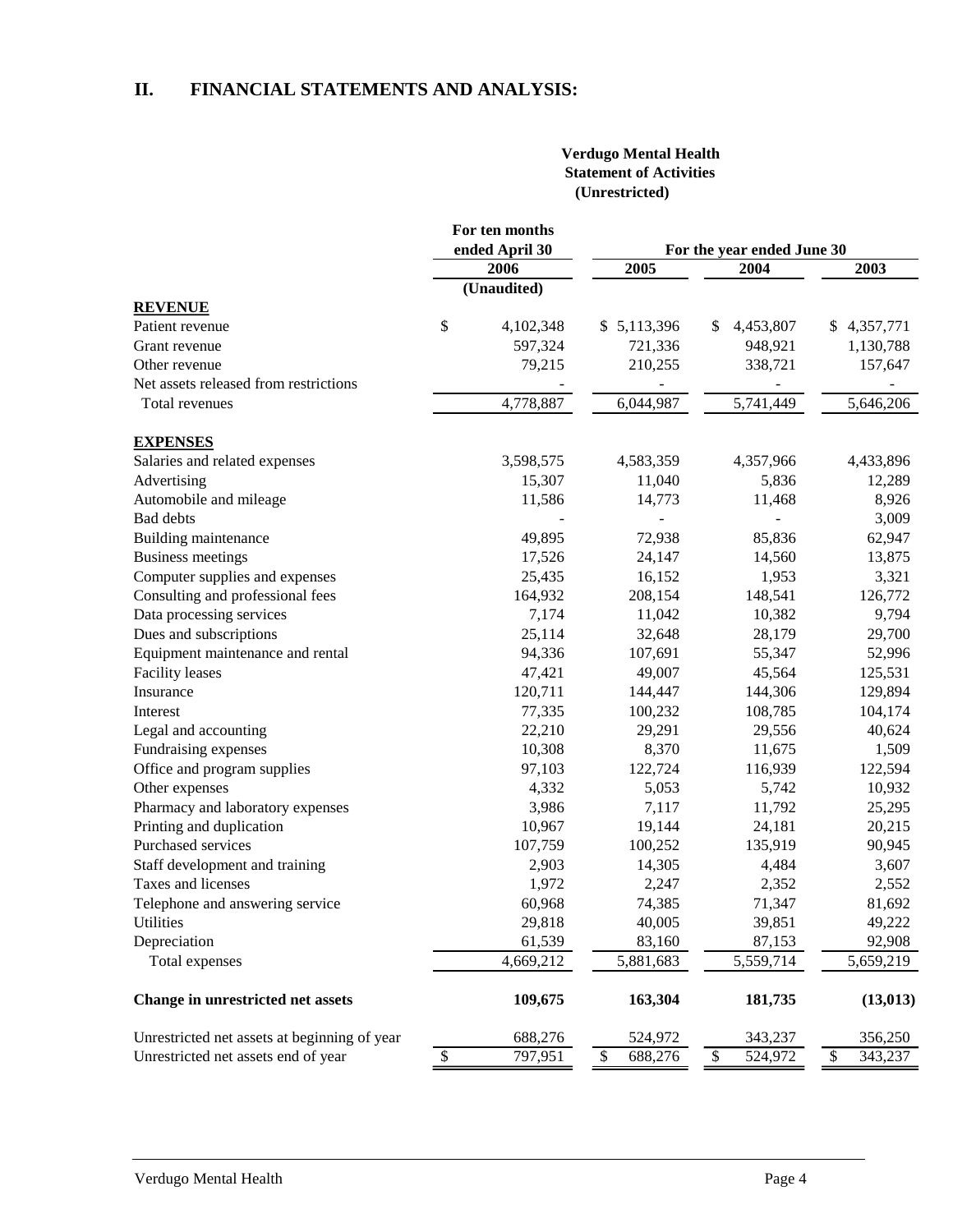#### **Verdugo Mental Health Statement of Financial Position**

| 2006<br>2005<br>2004<br>2003<br>(Unaudited)<br><b>Assets</b><br>\$<br>$\mathcal{S}$<br>\$<br>\$<br>Cash<br>3,523<br>323,220<br>35,540<br>224,639<br>681,787<br>362,890<br>340,735<br>Investments<br>364,863<br>728,957<br>414,923<br>459,182<br>Accounts receivable<br>414,953<br>Other receivables<br>4,207<br>6,270<br>2,847<br>88,148<br>66,737<br>73,697<br>71,514<br>Prepaid expenses<br>Bond reserve fund/deferred loan costs<br>183,342<br>187,912<br>Deposits<br>6,355<br>3,310<br>3,044<br>2,163<br>Property and equipment, net<br>2,878,502<br>2,718,828<br>2,776,916<br>2,713,414<br>$\overline{\mathcal{S}}$<br>4,567,303<br>$\overline{\$}$<br>$\overline{\$}$<br>3,877,996<br><b>Total Assets</b><br>\$4,087,045<br>3,610,074<br><b>Liabilities</b><br>Accounts payable<br>\$<br>423,462<br>\$<br>102,830<br>\$<br>91,249<br>\$<br>321,848<br>Accrued expenses<br>801,045<br>902,180<br>597,057<br>734,879<br>Credit line<br>560,000<br>440,000<br>380,000<br>246,000<br>Notes payable<br>1,031,826<br>1,000,741<br>828,750<br>1,085,424<br>Unfunded accrued pension costs<br>264,087<br>264,087<br>536,241<br>536,241<br><b>Total Liabilities</b><br>3,080,420<br>2,709,838<br>2,433,297<br>2,924,392<br><b>Net Assets</b><br>Unrestricted net assets<br>1,209,340<br>Undesignated<br>1,486,883<br>1,318,190<br>1,136,455<br>Unfunded pension losses<br>(688, 932)<br>(521,064)<br>(793, 218)<br>(793, 218)<br>Total unrestricted net assets<br>797,951<br>688,276<br>524,972<br>343,237<br>Temporarily restricted net assets<br>46,952<br>43,902<br>46,952<br>41,417<br>Permanently restricted net assets<br>641,980<br>641,979<br>607,903<br>568,950<br><b>Total Net Assets</b><br>1,486,883<br>1,377,207<br>1,176,777<br>953,604<br>Total Liablities & Net Assets<br>\$<br>4,567,303<br>\$4,087,045<br>\$<br>3,610,074<br>\$3,877,996<br><b>Financial Ratios:</b><br>Proforma (a)<br>6/30/2005<br>Debt Service Coverage (x)<br>1.28<br>2.96<br>1.03 (b)<br>1.27<br>Debt/Unrestricted Net Assets (x)<br>10.01<br>1.58<br>3.16<br>1.45<br>Margin (%)<br>2.70<br>3.17<br>(0.23)<br>Current Ratio (x)<br>0.95<br>0.82<br>0.71 |  | As of April 30 |  | As of June 30 |  |  |  |  |  |
|---------------------------------------------------------------------------------------------------------------------------------------------------------------------------------------------------------------------------------------------------------------------------------------------------------------------------------------------------------------------------------------------------------------------------------------------------------------------------------------------------------------------------------------------------------------------------------------------------------------------------------------------------------------------------------------------------------------------------------------------------------------------------------------------------------------------------------------------------------------------------------------------------------------------------------------------------------------------------------------------------------------------------------------------------------------------------------------------------------------------------------------------------------------------------------------------------------------------------------------------------------------------------------------------------------------------------------------------------------------------------------------------------------------------------------------------------------------------------------------------------------------------------------------------------------------------------------------------------------------------------------------------------------------------------------------------------------------------------------------------------------------------------------------------------------------------------------------------------------------------------------------------------------------------------------------------------------------------------------------------------------------------------------------------------------------------------------------------------------------------------------------------|--|----------------|--|---------------|--|--|--|--|--|
|                                                                                                                                                                                                                                                                                                                                                                                                                                                                                                                                                                                                                                                                                                                                                                                                                                                                                                                                                                                                                                                                                                                                                                                                                                                                                                                                                                                                                                                                                                                                                                                                                                                                                                                                                                                                                                                                                                                                                                                                                                                                                                                                             |  |                |  |               |  |  |  |  |  |
|                                                                                                                                                                                                                                                                                                                                                                                                                                                                                                                                                                                                                                                                                                                                                                                                                                                                                                                                                                                                                                                                                                                                                                                                                                                                                                                                                                                                                                                                                                                                                                                                                                                                                                                                                                                                                                                                                                                                                                                                                                                                                                                                             |  |                |  |               |  |  |  |  |  |
|                                                                                                                                                                                                                                                                                                                                                                                                                                                                                                                                                                                                                                                                                                                                                                                                                                                                                                                                                                                                                                                                                                                                                                                                                                                                                                                                                                                                                                                                                                                                                                                                                                                                                                                                                                                                                                                                                                                                                                                                                                                                                                                                             |  |                |  |               |  |  |  |  |  |
|                                                                                                                                                                                                                                                                                                                                                                                                                                                                                                                                                                                                                                                                                                                                                                                                                                                                                                                                                                                                                                                                                                                                                                                                                                                                                                                                                                                                                                                                                                                                                                                                                                                                                                                                                                                                                                                                                                                                                                                                                                                                                                                                             |  |                |  |               |  |  |  |  |  |
|                                                                                                                                                                                                                                                                                                                                                                                                                                                                                                                                                                                                                                                                                                                                                                                                                                                                                                                                                                                                                                                                                                                                                                                                                                                                                                                                                                                                                                                                                                                                                                                                                                                                                                                                                                                                                                                                                                                                                                                                                                                                                                                                             |  |                |  |               |  |  |  |  |  |
|                                                                                                                                                                                                                                                                                                                                                                                                                                                                                                                                                                                                                                                                                                                                                                                                                                                                                                                                                                                                                                                                                                                                                                                                                                                                                                                                                                                                                                                                                                                                                                                                                                                                                                                                                                                                                                                                                                                                                                                                                                                                                                                                             |  |                |  |               |  |  |  |  |  |
|                                                                                                                                                                                                                                                                                                                                                                                                                                                                                                                                                                                                                                                                                                                                                                                                                                                                                                                                                                                                                                                                                                                                                                                                                                                                                                                                                                                                                                                                                                                                                                                                                                                                                                                                                                                                                                                                                                                                                                                                                                                                                                                                             |  |                |  |               |  |  |  |  |  |
|                                                                                                                                                                                                                                                                                                                                                                                                                                                                                                                                                                                                                                                                                                                                                                                                                                                                                                                                                                                                                                                                                                                                                                                                                                                                                                                                                                                                                                                                                                                                                                                                                                                                                                                                                                                                                                                                                                                                                                                                                                                                                                                                             |  |                |  |               |  |  |  |  |  |
|                                                                                                                                                                                                                                                                                                                                                                                                                                                                                                                                                                                                                                                                                                                                                                                                                                                                                                                                                                                                                                                                                                                                                                                                                                                                                                                                                                                                                                                                                                                                                                                                                                                                                                                                                                                                                                                                                                                                                                                                                                                                                                                                             |  |                |  |               |  |  |  |  |  |
|                                                                                                                                                                                                                                                                                                                                                                                                                                                                                                                                                                                                                                                                                                                                                                                                                                                                                                                                                                                                                                                                                                                                                                                                                                                                                                                                                                                                                                                                                                                                                                                                                                                                                                                                                                                                                                                                                                                                                                                                                                                                                                                                             |  |                |  |               |  |  |  |  |  |
|                                                                                                                                                                                                                                                                                                                                                                                                                                                                                                                                                                                                                                                                                                                                                                                                                                                                                                                                                                                                                                                                                                                                                                                                                                                                                                                                                                                                                                                                                                                                                                                                                                                                                                                                                                                                                                                                                                                                                                                                                                                                                                                                             |  |                |  |               |  |  |  |  |  |
|                                                                                                                                                                                                                                                                                                                                                                                                                                                                                                                                                                                                                                                                                                                                                                                                                                                                                                                                                                                                                                                                                                                                                                                                                                                                                                                                                                                                                                                                                                                                                                                                                                                                                                                                                                                                                                                                                                                                                                                                                                                                                                                                             |  |                |  |               |  |  |  |  |  |
|                                                                                                                                                                                                                                                                                                                                                                                                                                                                                                                                                                                                                                                                                                                                                                                                                                                                                                                                                                                                                                                                                                                                                                                                                                                                                                                                                                                                                                                                                                                                                                                                                                                                                                                                                                                                                                                                                                                                                                                                                                                                                                                                             |  |                |  |               |  |  |  |  |  |
|                                                                                                                                                                                                                                                                                                                                                                                                                                                                                                                                                                                                                                                                                                                                                                                                                                                                                                                                                                                                                                                                                                                                                                                                                                                                                                                                                                                                                                                                                                                                                                                                                                                                                                                                                                                                                                                                                                                                                                                                                                                                                                                                             |  |                |  |               |  |  |  |  |  |
|                                                                                                                                                                                                                                                                                                                                                                                                                                                                                                                                                                                                                                                                                                                                                                                                                                                                                                                                                                                                                                                                                                                                                                                                                                                                                                                                                                                                                                                                                                                                                                                                                                                                                                                                                                                                                                                                                                                                                                                                                                                                                                                                             |  |                |  |               |  |  |  |  |  |
|                                                                                                                                                                                                                                                                                                                                                                                                                                                                                                                                                                                                                                                                                                                                                                                                                                                                                                                                                                                                                                                                                                                                                                                                                                                                                                                                                                                                                                                                                                                                                                                                                                                                                                                                                                                                                                                                                                                                                                                                                                                                                                                                             |  |                |  |               |  |  |  |  |  |
|                                                                                                                                                                                                                                                                                                                                                                                                                                                                                                                                                                                                                                                                                                                                                                                                                                                                                                                                                                                                                                                                                                                                                                                                                                                                                                                                                                                                                                                                                                                                                                                                                                                                                                                                                                                                                                                                                                                                                                                                                                                                                                                                             |  |                |  |               |  |  |  |  |  |
|                                                                                                                                                                                                                                                                                                                                                                                                                                                                                                                                                                                                                                                                                                                                                                                                                                                                                                                                                                                                                                                                                                                                                                                                                                                                                                                                                                                                                                                                                                                                                                                                                                                                                                                                                                                                                                                                                                                                                                                                                                                                                                                                             |  |                |  |               |  |  |  |  |  |
|                                                                                                                                                                                                                                                                                                                                                                                                                                                                                                                                                                                                                                                                                                                                                                                                                                                                                                                                                                                                                                                                                                                                                                                                                                                                                                                                                                                                                                                                                                                                                                                                                                                                                                                                                                                                                                                                                                                                                                                                                                                                                                                                             |  |                |  |               |  |  |  |  |  |
|                                                                                                                                                                                                                                                                                                                                                                                                                                                                                                                                                                                                                                                                                                                                                                                                                                                                                                                                                                                                                                                                                                                                                                                                                                                                                                                                                                                                                                                                                                                                                                                                                                                                                                                                                                                                                                                                                                                                                                                                                                                                                                                                             |  |                |  |               |  |  |  |  |  |
|                                                                                                                                                                                                                                                                                                                                                                                                                                                                                                                                                                                                                                                                                                                                                                                                                                                                                                                                                                                                                                                                                                                                                                                                                                                                                                                                                                                                                                                                                                                                                                                                                                                                                                                                                                                                                                                                                                                                                                                                                                                                                                                                             |  |                |  |               |  |  |  |  |  |
|                                                                                                                                                                                                                                                                                                                                                                                                                                                                                                                                                                                                                                                                                                                                                                                                                                                                                                                                                                                                                                                                                                                                                                                                                                                                                                                                                                                                                                                                                                                                                                                                                                                                                                                                                                                                                                                                                                                                                                                                                                                                                                                                             |  |                |  |               |  |  |  |  |  |
|                                                                                                                                                                                                                                                                                                                                                                                                                                                                                                                                                                                                                                                                                                                                                                                                                                                                                                                                                                                                                                                                                                                                                                                                                                                                                                                                                                                                                                                                                                                                                                                                                                                                                                                                                                                                                                                                                                                                                                                                                                                                                                                                             |  |                |  |               |  |  |  |  |  |
|                                                                                                                                                                                                                                                                                                                                                                                                                                                                                                                                                                                                                                                                                                                                                                                                                                                                                                                                                                                                                                                                                                                                                                                                                                                                                                                                                                                                                                                                                                                                                                                                                                                                                                                                                                                                                                                                                                                                                                                                                                                                                                                                             |  |                |  |               |  |  |  |  |  |
|                                                                                                                                                                                                                                                                                                                                                                                                                                                                                                                                                                                                                                                                                                                                                                                                                                                                                                                                                                                                                                                                                                                                                                                                                                                                                                                                                                                                                                                                                                                                                                                                                                                                                                                                                                                                                                                                                                                                                                                                                                                                                                                                             |  |                |  |               |  |  |  |  |  |
|                                                                                                                                                                                                                                                                                                                                                                                                                                                                                                                                                                                                                                                                                                                                                                                                                                                                                                                                                                                                                                                                                                                                                                                                                                                                                                                                                                                                                                                                                                                                                                                                                                                                                                                                                                                                                                                                                                                                                                                                                                                                                                                                             |  |                |  |               |  |  |  |  |  |
|                                                                                                                                                                                                                                                                                                                                                                                                                                                                                                                                                                                                                                                                                                                                                                                                                                                                                                                                                                                                                                                                                                                                                                                                                                                                                                                                                                                                                                                                                                                                                                                                                                                                                                                                                                                                                                                                                                                                                                                                                                                                                                                                             |  |                |  |               |  |  |  |  |  |
|                                                                                                                                                                                                                                                                                                                                                                                                                                                                                                                                                                                                                                                                                                                                                                                                                                                                                                                                                                                                                                                                                                                                                                                                                                                                                                                                                                                                                                                                                                                                                                                                                                                                                                                                                                                                                                                                                                                                                                                                                                                                                                                                             |  |                |  |               |  |  |  |  |  |
|                                                                                                                                                                                                                                                                                                                                                                                                                                                                                                                                                                                                                                                                                                                                                                                                                                                                                                                                                                                                                                                                                                                                                                                                                                                                                                                                                                                                                                                                                                                                                                                                                                                                                                                                                                                                                                                                                                                                                                                                                                                                                                                                             |  |                |  |               |  |  |  |  |  |
|                                                                                                                                                                                                                                                                                                                                                                                                                                                                                                                                                                                                                                                                                                                                                                                                                                                                                                                                                                                                                                                                                                                                                                                                                                                                                                                                                                                                                                                                                                                                                                                                                                                                                                                                                                                                                                                                                                                                                                                                                                                                                                                                             |  |                |  |               |  |  |  |  |  |
|                                                                                                                                                                                                                                                                                                                                                                                                                                                                                                                                                                                                                                                                                                                                                                                                                                                                                                                                                                                                                                                                                                                                                                                                                                                                                                                                                                                                                                                                                                                                                                                                                                                                                                                                                                                                                                                                                                                                                                                                                                                                                                                                             |  |                |  |               |  |  |  |  |  |
|                                                                                                                                                                                                                                                                                                                                                                                                                                                                                                                                                                                                                                                                                                                                                                                                                                                                                                                                                                                                                                                                                                                                                                                                                                                                                                                                                                                                                                                                                                                                                                                                                                                                                                                                                                                                                                                                                                                                                                                                                                                                                                                                             |  |                |  |               |  |  |  |  |  |

(a) Recalculates June 2005 audited results to include the impact of this proposed financing and consultant's feasibility report as required by Cal-Mortgage.

(b) Debt service coverage for 2004 would have been 2.53x if large loan payment of \$256,674 was not made. Notes:

Current assets represent total assets less property and equipment, net.

Current liabilities represent total liabilities less non-current portion of notes payable and unfunded accrued pension costs.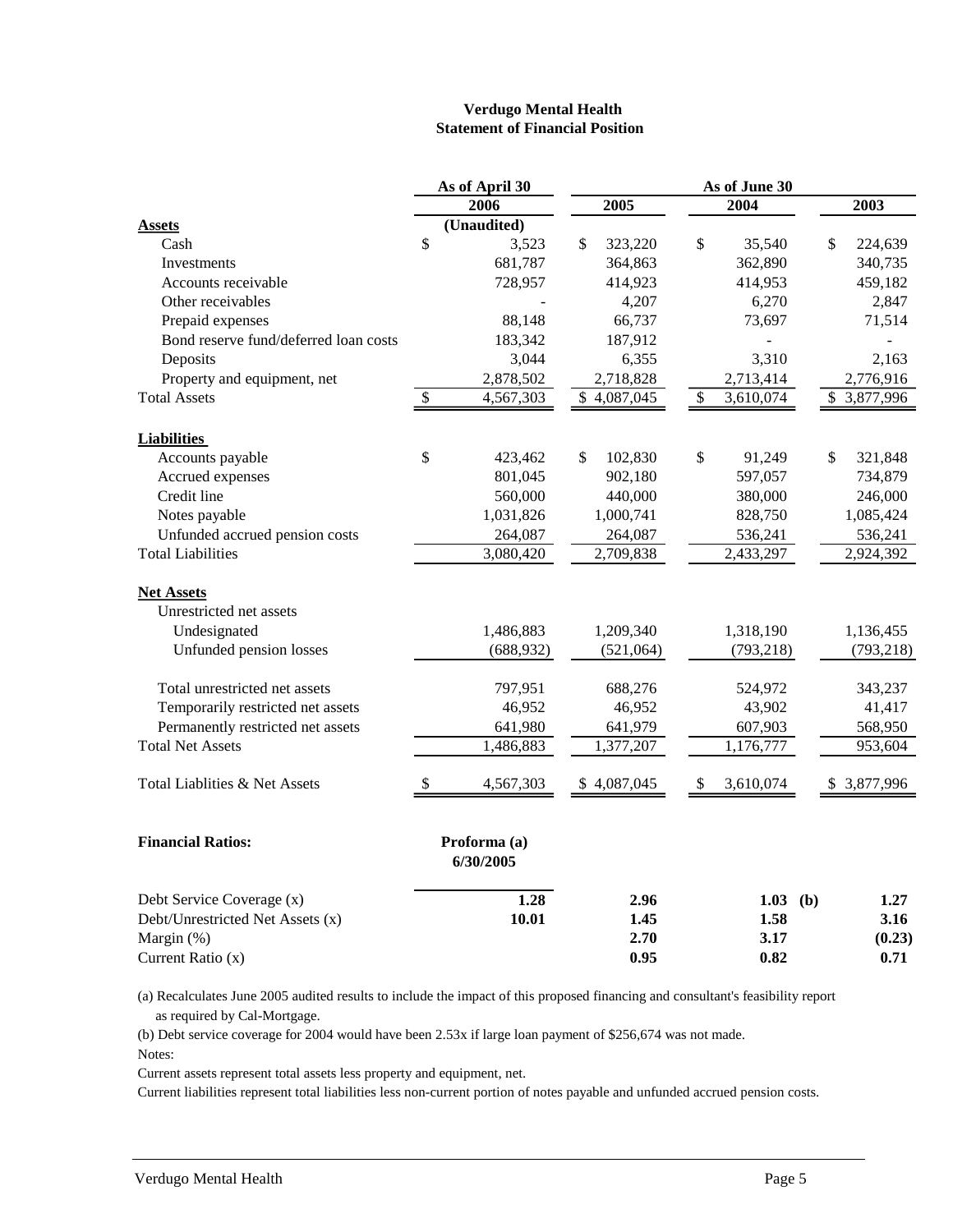## **VMH has reversed its operating losses with continued profitability due to market pricing of its services and cost management initiatives.**

VMH, as a community mental health clinic, provides outpatient mental healthcare to the low to moderate-income population. VMH receives over 85% of its revenues from patient revenue, mostly from Medi-Cal programs for adult and children outpatient services through Los Angeles County Department of Mental Health (LCDMH). Additional revenue comes from grants from Federal, State, County and private sources.

Total revenues had a minor increase of 7% over our review period from 2003 to 2005 (review period). The patient revenue contributed to the overall increase in total revenue due to market pricing of its services. Operating expenses for the review period increased only 3% due to cost containment measures implemented by management. Salaries and related expenses, 78% of the total expenses, largely contributed to the overall increase in total expenses. As a result of the consolidation in 2004, the facility expenses decreased 64%.

VMH experienced a minor operating loss in the 2003, but reversed this trend in 2004 with a continuous demand for its services and control of its costs, resulting in profit margins exceeding 2% for the review period. Unrestricted net assets increased 100% for the review period. The interim period may not indicate an increase in revenue for 2006 due to a drop in children services and the loss of Cal-Works funding (over the review period). The 2006 revenue is estimated to be approximately \$5.8 million, and with a positive trend in controlling expenses, it could result in an increase of approximately \$100,000 in unrestricted net assets. In 2007, VMH expects to meet its pension fund obligation, and anticipates a reduction in benefit-related expenses.

## **The balance sheet remains strong with a stable net asset balance.**

With the surge in business activities over the review period, cash has increased, the accounts receivable were under control, and accounts payable and accrued expenses remained manageable. VMH intends to improve its cash position through effective cash flow management and continued profitability. VMH is highly leveraged, with a proforma debt-to-unrestricted net assets ratio of 10.01x, however with this proposed financing, VMH will have a proforma debt service coverage ratio of 1.28x, indicating an ability to repay the debt.

# **III. UTILIZATION STATISTICS:**

|                              | 2006   | 2005   | 2004   | 2003   |
|------------------------------|--------|--------|--------|--------|
| <b>Total Clients Units</b>   | 2,907  | 2,822  | 2,586  | 2,958  |
| <b>Total Encounter Units</b> | 54,646 | 53,053 | 55,928 | 59,108 |
|                              |        |        |        |        |

VMH records key utilization statistics by program category for meeting the LCDMH contract revenue target. The utilization statistics had a downward trend as a result of VMH's policy to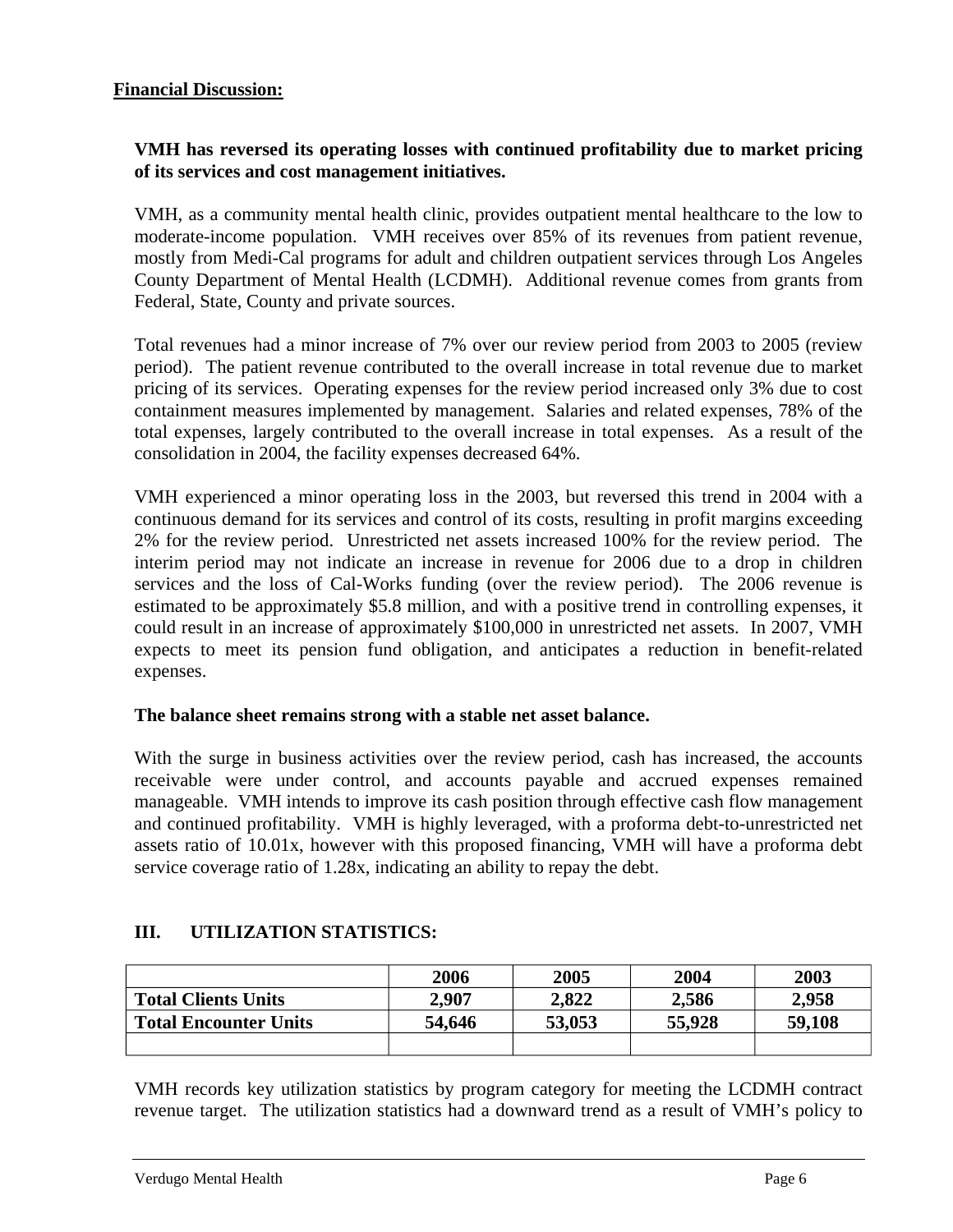price services closer to the LCDMH units of service rates. Previously, the pricing was below LCDMH units of service rates, and as a result, more units of service were produced to meet LCDMH contract revenue target. In the past three years, VMH has gradually increased pricing close to LCDMH units of service rates, and as a result low units of service were produced to meet LCDMH contract revenue target.

# **IV. ORGANIZATION**

# **Background:**

In 1957, Glendale Mental Health Services, the predecessor to Verdugo Mental Health Center (VMH), was formed as a nonprofit corporation to provide outpatient psychiatric services for children and adults as a result of the survey conducted by the Glendale Welfare Planning Council assessing the community needs for local mental health services. In 1962, Glendale was one of the first private agencies to establish a contract with the LCDMH. After 1963, VMH moved several times as contract monies and client caseload increased. In 1973, VMH opened Burbank Child Guidance Clinic to work specifically with child-related problems. In 1981, the name was changed to Verdugo Mental Health Center.

In 1985, VMH developed self-pay program to provide low cost therapy to individuals who did not qualify for government funds due to low clinical priority. In 1986, VMH opened its Positive Direction Center as a drop-in center for persons in mental health recovery. Utilizing funds received through a Community Development Block Grant, VMH constructed the Glen Roberts Child Study Center in 1987 to provide space for child treatment and research. In late 1993, Verdugo acquired property adjacent to the Glen Roberts Child Study Center at 1540 East Colorado Street in Glendale, and relocated the adult outpatient program and administrative services to the new site during 1994. Also in 1994, VMH transitioned from a traditional clinical model of mental health service delivery to a rehabilitation model for State of California, Department of Mental Health contract programs. In 2001, VMH changed its name to Verdugo Mental Health and operates under that name currently.

## **Competition:**

VMH is the only outpatient clinic under contract with the LCDMH to treat the severe and persistently indigent and low-income residents in the City of Glendale. VMH has no competition within the service area for those patients served.

## **Licenses and Contracts:**

The VMH was licensed as community mental health clinic. Currently VMH is certified by the State's Medi-Cal program as a community mental health clinic. VMH also has contract with the Los Angeles County Department of Health Services.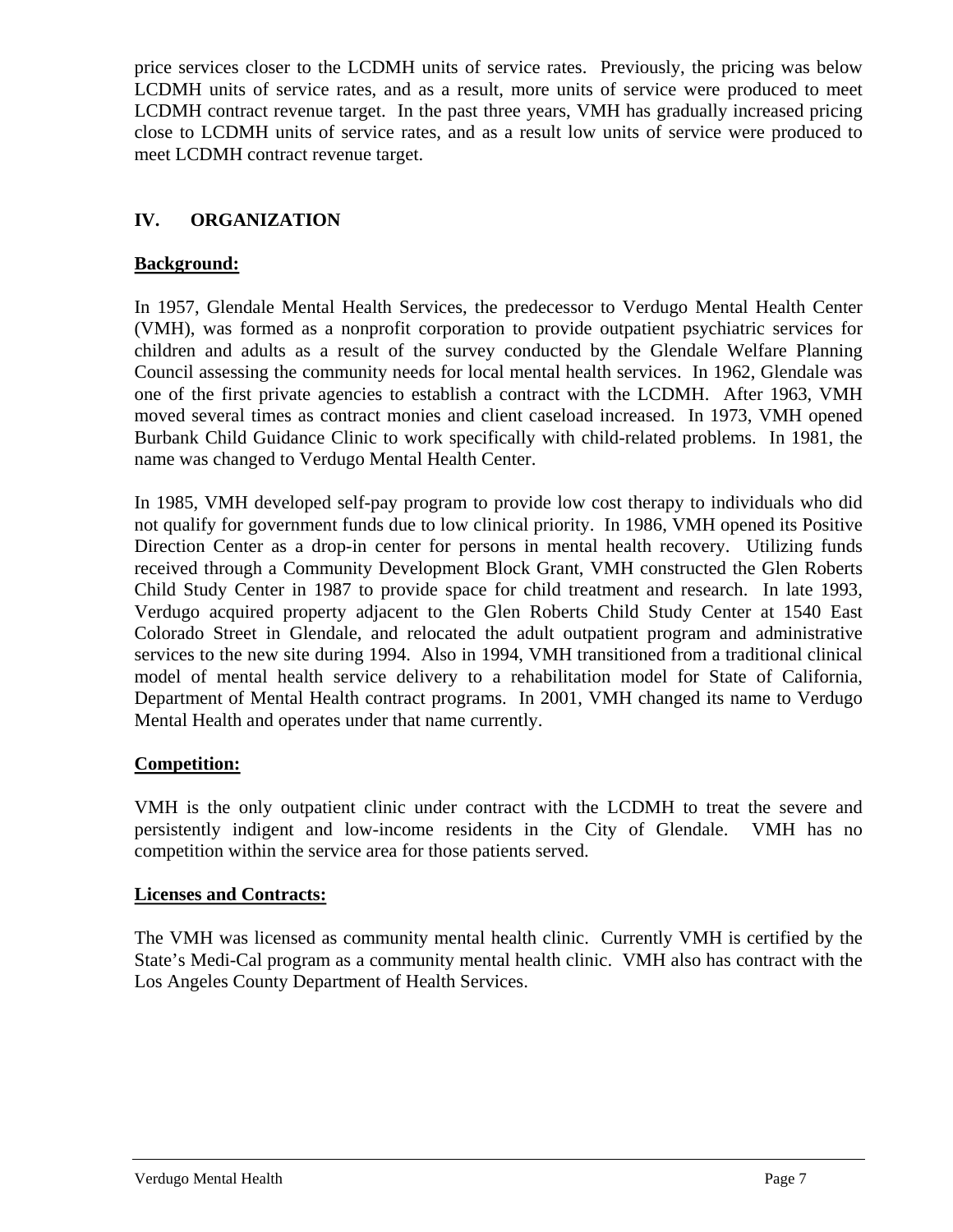### **V. OUTSTANDING DEBT:**

| <b>Description</b>                           | Original<br><b>Amount</b> | Amount<br>Outstanding<br>As of 6/30/05 | <b>Estimated</b><br><b>Amount Outstanding</b><br><b>After Proposed</b><br><b>Financing</b> |
|----------------------------------------------|---------------------------|----------------------------------------|--------------------------------------------------------------------------------------------|
| <b>Existing:</b><br>CHFFA 2005 Series A Bond | \$1,100,000               | \$1,000,741                            | \$1,000,741                                                                                |
| <b>Proposed:</b><br>CHFFA 2006 Series A Bond | 5,870,000                 | $-()$                                  | 6,200,000                                                                                  |
| <b>TOTAL DEBT</b>                            |                           | \$1,000,741                            | \$7,200,741                                                                                |

### **VI. SECTION 15438.5 OF THE ACT (Savings Pass Through):**

It is the intent of the Legislature in enacting this part to provide financing only to health facilities that can demonstrate the financial feasibility of their projects. It is further the intent of the Legislature that all or part of any savings experienced by a participating health institution, as a result of that tax-exempt revenue bond funding, be passed on to the consuming public through lower charges or containment of the rate of increase in hospital rates.

VMH has provided a description of its savings pass through in **Exhibit A**.

## **VII. SECTION 15459.1 OF THE ACT (Community Service Requirement):**

As a condition of the issuance of revenue bonds, whether by the Authority or any local agency, each borrower shall give reasonable assurance to the Authority that the services of the health facility will be made available to all persons residing or employed in the area served by the facility. As part of this assurance, borrowers shall agree to a number of actions, including (1) to advise each person seeking services at the borrower's facility as to the person's potential eligibility for Medi-Cal and Medicare benefits or benefits from other governmental third-party payers, and (2) to post notices in appropriate areas within the facility regarding services being available to all in the service area. This agreement is a standard "Certification and Agreement Regarding Community Service Obligation".

VMH has executed this certification indicating whether Medi-Cal and Medicare patients are accepted. A copy of the certification is provided as **Exhibit B.** 

## **VIII. RELIGIOUS AFFILIATION DUE DILIGENCE:**

Staff has reviewed the Applicant's responses to the questions contained in the Religious Affiliation portion of the application. No information was disclosed in the questionnaire or discovered by staff to question the Applicant's compliance with the provisions of the Authority's Act relating to religious affiliation.